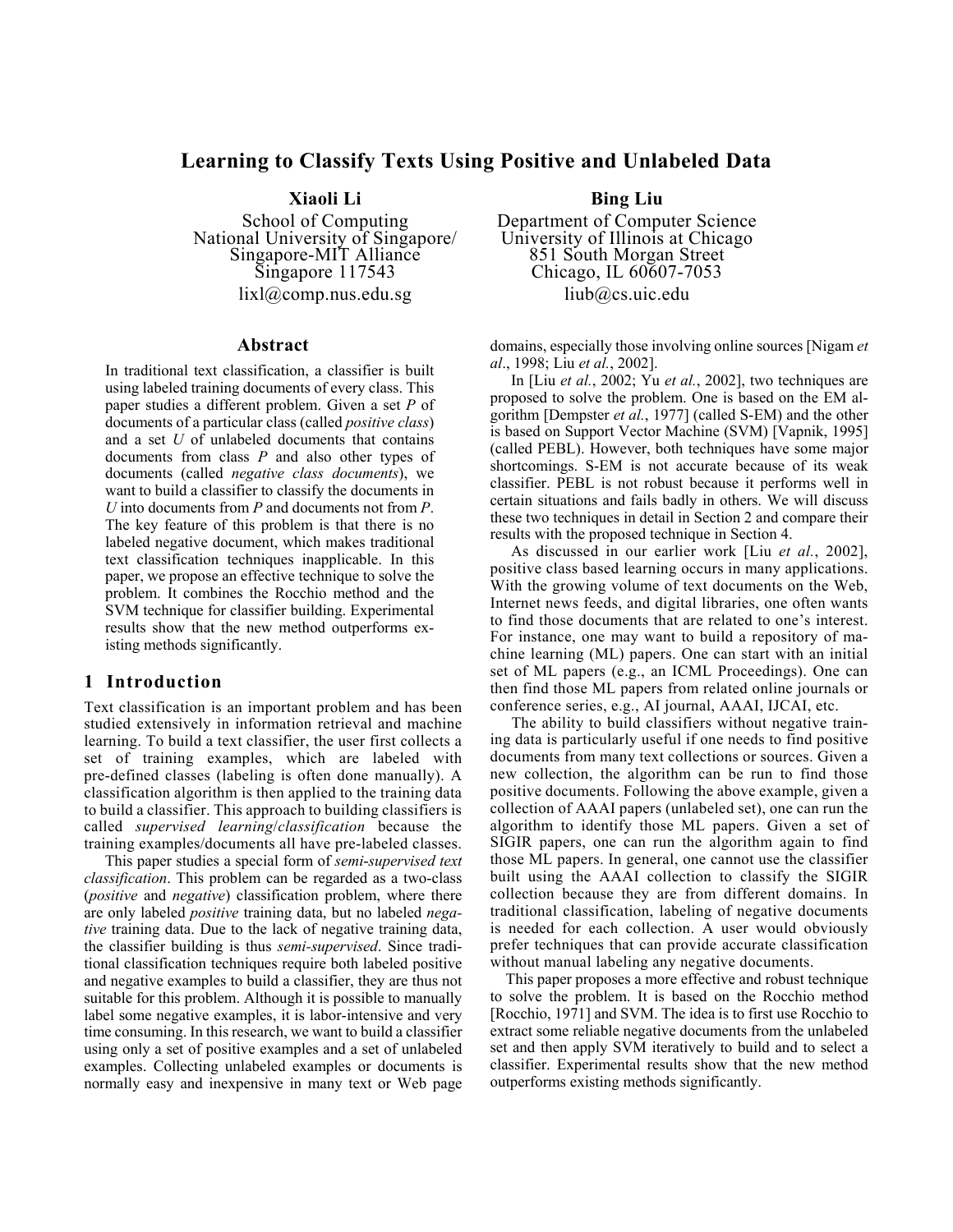## **2 Related Work**

Many studies on text classification have been conducted in the past. Existing techniques including Rocchio, naive Bayes (NB), SVM, and many others [e.g., Rocchio, 1971; Lewis & Gale, 1994; Vapnik, 1995; Joachims, 1999; Nigam *et al*., 1998; Yang & Liu, 1999]. These existing techniques, however, all require labeled training data of all classes. They are not designed for the positive class based classification.

In [Denis, 1998], a theoretical study of PAC learning from positive and unlabeled examples under the statistical query model [Kearns, 1998] is reported. [Letouzey *et al.*, 2000] presents an algorithm for learning using a modified decision tree algorithm based on the statistical query model. It is not for text classification, but for normal data. In [Muggleton, 2001], Muggleton studied the problem in a Bayesian framework where the distribution of functions and examples are assumed known. The result is similar to that in [Liu *et al.*, 2002] in the noiseless case. [Liu *et al.*, 2002] extends the result to the noisy case. The purpose of this paper is to propose a robust practical method to improve existing techniques.

In [Liu *et al.*, 2002], Liu *et al.* proposed a method (called S-EM) to solve the problem in the text domain. It is based on naïve Bayesian classification (NB) and the EM algorithm [Dempster *et al.*, 1977]. The main idea of the method is to first use a spy technique to identify some *reliable negative documents* from the unlabeled set. It then runs EM to build the final classifier. Since NB is not a strong classifier for texts, we will show that the proposed technique is much more accurate than S-EM.

In [Yu *et al.*, 2002], Yu *et al.* proposed a SVM based technique (called PEBL) to classify Web pages given positive and unlabeled pages. The core idea is the same as that in [Liu *et al.*, 2002], i.e., (1) identifying a set of reliable negative documents from the unlabeled set (called *strong negative documents* in PEBL), and (2) building a classifier using SVM. The difference between the two techniques is that for both steps the two techniques use different methods. In [Yu *et al.*, 2002], strong negative documents are those documents that do not contain any features of the positive data. After a set of strong negative documents is identified, SVM is applied iteratively to build a classifier. PEBL is sensitive to the number of positive examples. When the positive data is small, the results are often very poor. The proposed method differs from PEBL in that we perform negative data extraction from the unlabeled set using the Rocchio method and clustering. Although our second step also runs SVM iteratively to build a classifier, there is a key difference. Our technique selects a good classifier from a set of classifiers built by SVM, while PEBL does not. The proposed method performs well consistently under a variety of conditions.

In [Scholkopf *et al.*, 1999], one-class SVM is proposed. This technique uses only positive data to build a SVM classifier. However, our experiment results show that its classification performance is poor.

Another line of related work is the use of a small labeled set of every class and a large unlabeled set for learning [Nigam *et al*., 1998; Blum & Mitchell, 1998; Goldman & Zhou, 2000; Basu *et al.*, 2002; Muslea *et al.*, 2002; Bockhorst & Craven, 2002]. It has been shown that the unlabeled data helps classification. This is different from our work, as we do not have any labeled negative training data.

## **3 The Proposed Technique**

This section presents the proposed approach, which also consists of two steps: (1) extracting some reliable negative documents from the unlabeled set, (2) applying SVM iteratively to build a classifier. Below, we present these two steps in turn. In Section 4, we show that our technique is much more robust than existing techniques.

## **3.1 Finding reliable negative documents**

This sub-section gives two methods for finding reliable negative documents: (1) Rocchio and (2) Rocchio with clustering. The second method often results in better classifiers, especially when the positive set is small. The key requirement for this step is that the identified negative documents from the unlabeled set must be reliable or pure, i.e., with no or very few positive documents, because SVM (used in our second step) is very sensitive to noise.

#### **3.1.1 Method 1: Rocchio**

This method treats the entire unlabeled set *U* as negative documents and then uses the positive set *P* and *U* as the training data to build a Rocchio classifier. The classifier is then used to classify *U*. Those documents that are classified as negative are considered (reliable) negative data, denoted by *RN*. The algorithm is shown in Figure 1.

1. Assign the unlabeled set *U* the negative class, and the positive set *P* the positive class;

2. Let 
$$
\vec{c}^+ = \alpha \frac{1}{|P|} \sum_{\vec{d} \in P} \frac{\vec{d}}{\|\vec{d}\|} - \beta \frac{1}{|U|} \sum_{\vec{d} \in U} \frac{\vec{d}}{\|\vec{d}\|};
$$

3. Let 
$$
\vec{c} = \alpha \frac{1}{|U|} \sum_{\vec{d} \in U} \frac{\vec{d}}{\|\vec{d}\|} - \beta \frac{1}{|P|} \sum_{\vec{d} \in P} \frac{\vec{d}}{\|\vec{d}\|};
$$

4. **for** each document  $d'$  in  $U$  do

5. if 
$$
sim(\vec{c}^+, \vec{d}^{\prime}) \leq sim(\vec{c}^-, \vec{d}^{\prime})
$$
 then

6. 
$$
RN = RN \cup \{d^{\prime}\};
$$

Figure 1: Rocchio extraction using *U* as negative

In Rocchio classification, each document *d* is represented as a vector [Salton & McGill, 1983],  $\vec{d} = (q_1, q_2, \dots, q_n)$ . Each element  $q_i$  in  $\vec{d}$  represents a word  $w_i$  and is calculated as the combination of *term frequency* (*tf*) and *inverse document frequency (idf), i.e.,*  $q_i = tf_i * idf_i$ *.*  $tf_i$  *is the number of times that* word *wi* occurs in *d*, while

$$
idf_i = log(|D| / df(w_i))
$$
.

Here  $|D|$  is the total number of documents and  $df(w_i)$  is the number of documents where word *w<sub>i</sub>* occurs at least once.

 Building a classifier is achieved by constructing positive Building a classifier is achieved by constructing positive<br>and negative prototype vectors  $\vec{c}$ <sup>+</sup> and  $\vec{c}$ <sup>-</sup> (lines 2 and 3 in Figure 1).  $\alpha$  and  $\beta$  parameters adjust the relative impact of positive and negative training examples.  $\alpha$  = 16 and  $\beta$  = 4 are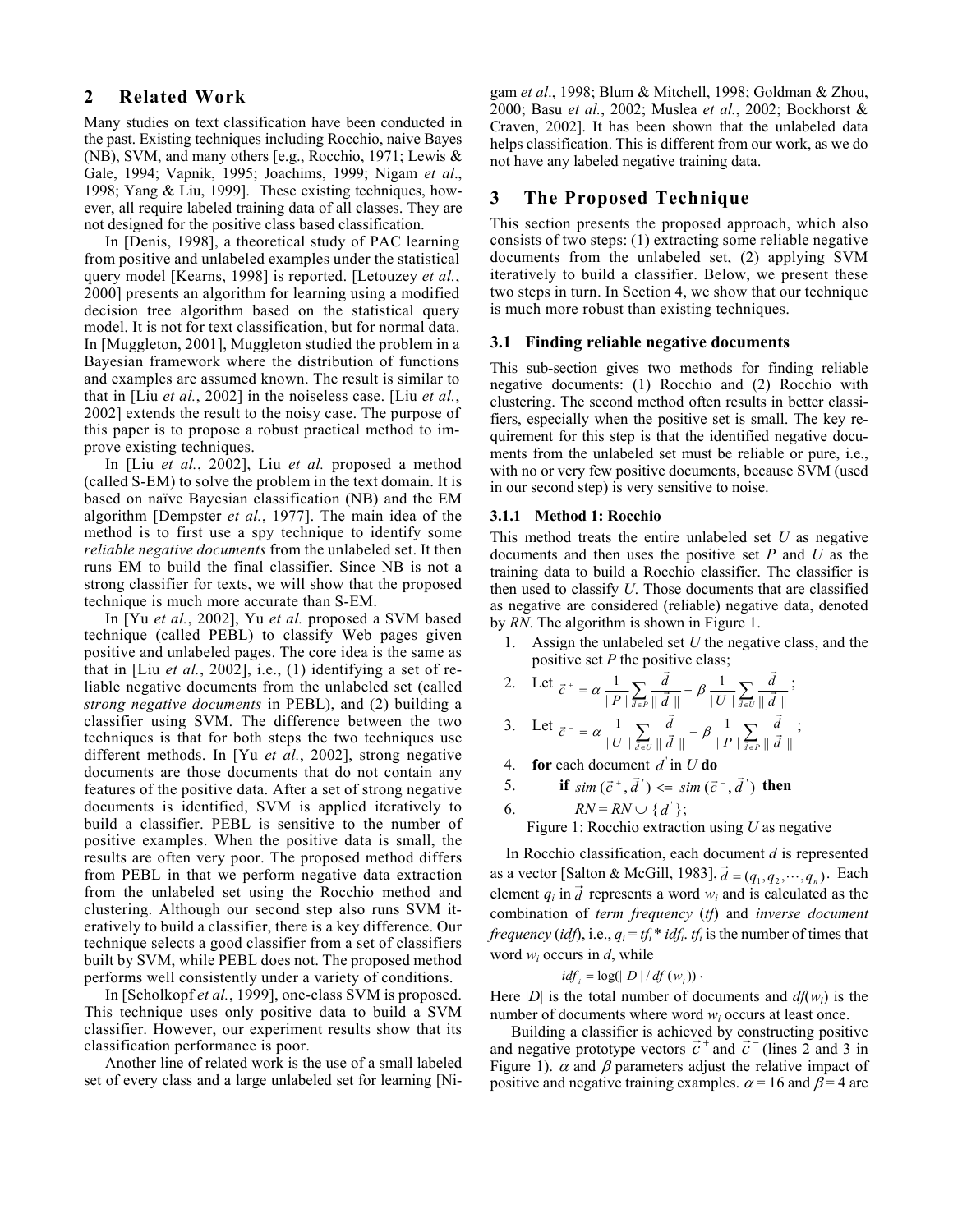recommended in [Buckley *et al.*, 1994].

In classification, for each test document  $\vec{d}$ , it simply uses the cosine measure [Salton  $\&$  McGill, 1983] to compute the similarity  $(sim)$  of  $d'$  with each prototype vector. The class whose prototype vector is more similar to  $d'$  is assigned to the test document (lines 4-6 in Figure 1). Those documents classified as negative form the negative set *RN*.

In general, it is also possible to use other classification methods (e.g., naïve Bayesian, SVM) to extract negative data from the unlabeled set. However, not all classification techniques perform well in the absence of a "pure" negative training set. We experimented with SVM, naïve Bayesian and Rocchio, and observed that Rocchio produces the best results. It is able to extract a large number of true negative documents from *U* with very high precision.

The reason that Rocchio works well is as follow: In our positive class based learning, the unlabeled set *U* typically has the following characteristics:

- 1. The proportion of positive documents in *U* is very small. Thus, they do not affect  $\vec{c}$ <sup>-</sup> very much.
- 2. The negative documents in *U* are of diverse topics. Thus, in the vector space, they cover a very large region.

Since the positive set *P* is usually homogenous (focusing on one topic), they cover a much smaller region in the vector space. Assume that there is a true decision surface *S* that separates positive and negative data. Then, the positive proseparates positive and negative data. Then, the positive pro-<br>totype vector  $\vec{c}^+$  will be closer to *S* than the negative prototo type vector  $\vec{c}$  will be closer to S than the negative proto-<br>type vector  $\vec{c}$  due to the vector summation in Rocchio (line 2 and 3 of Figure 1). Because of this reason, when we apply the similarity computation (in line 5 of Figure 1) to classify documents, many negative documents will be classified as documents, many negative documents will be classified as positive because they are closer to  $\vec{c}^*$ . This explains why Rocchio can extract negative documents with high precision, and positive documents with low precision (but very high recall). Our experiments show that this is indeed the case.

After some reliable negative documents are found from *U*  by Rocchio, we can run SVM using *P* and *RN*. Experimental results show that this simple approach works very well. Note that we could actually use  $\vec{c}$  + and  $\vec{c}$  in Figure 1 as the final classifier without using SVM. However, it does not perform well because it tends to classify too many negative documents as positive documents (low precision for positive). SVM using *RN* and *P* as training data can correct the situation and produce a more accurate final classifier.

#### **3.1.2 Method 2: Rocchio with Clustering**

Rocchio is a linear classifier based on cosine similarity. When the decision boundary is non-linear or does not conform to the separating plane resulted from cosine similarity, Rocchio may still extract some positive documents and put them in *RN*. This will damage the SVM classifier later. Below, we propose an enhancement to the Rocchio approach in order to purify *RN* further, i.e., to discard some likely positive documents from *RN*.

Figure 2 shows a possible scenario where some positive Figure 2 snows a possible scenario where some positive documents in *U* may still be in *RN*.  $\vec{c}$ <sup>+</sup> and  $\vec{c}$ <sup>-</sup> represent the positive and negative prototype vectors respectively. *H* is the decision hyperplane produced by Rocchio. It has the same

distance (similarity) to  $\vec{c}$ <sup>+</sup> and  $\vec{c}$ <sup>-</sup>. If a document is located on the right-hand-side of *H*, it is classified as negative otherwise it is classified as positive. However, the positive and negative classes in the data cannot be separated by *H* well. In Figure 2, the positive documents within the regions 1 and 2 will be misclassified as negative documents.



Figure 2: Rocchio classifier is unable to remove some positive examples in *U*

In order to further "purify" *RN*, we need to deal with the above problem. We propose the following approach.

This approach uses clustering to partition *RN* into many similarity groups (or clusters). It then uses Rocchio again to build a classifier using each cluster and the positive set *P*. The classifier is then applied to identify likely positive documents in the cluster and delete them. The idea is to identify and remove some positive documents in *RN* in a localized manner, which gives better accuracy. Since both the cluster and the positive set are homogeneous, they allow Rocchio to build better prototype vectors.

The clustering technique that we use is *k-*means, which is an efficient technique. The *k*-means method needs the input cluster number *k*. From our experiments in Section 4, we observe that the choice of *k* does not affect classification results much as long as it is not too small. Too few clusters may not be effective because the documents in a cluster can still be diverse. Then, Rocchio still cannot build an accurate classifier. Too many clusters will not cause much problem.

This new method can further purify *RN* without removing too many negative documents from *RN*. The detailed algorithm is given in Figure 3.

Note that in line 1 we still perform the initial Rocchio extraction as discussed in Section 3.1.1. Thus, the input data for clustering is *RN*, not *U*. The reason is that the purity of *RN* is higher, which allows us to produce better clusters without the influence of too many noisy (positive) documents in *U*. Lines 2-3 perform the standard *k*-means clustering of *RN*, which produces *k* clusters,  $N_1, N_2, \ldots, N_k$ . Based on these clusters, we construct a positive prototype vector  $\vec{p}_j$  and a equately, we construct a positive prototype vector  $p_j$  and a regative prototype vector  $\vec{n}_j$  for the positive set *P* and each cluster *N<sub>j</sub>*( $j$  ∈ {1, 2, …,  $k$ } (lines 5 and 6). Line 8 starts the extraction. For each document  $d_i \in RN$ , we try to find the nearest positive prototype vector  $\vec{p}_y$  to  $d_i$  (line 9). If the similarity  $\sin(\vec{p}_v, d_i)$  is less than the similarity between  $d_i$  and any negative prototype vector  $\vec{n}_j$ , we put it in our final negative set *RN'* (line 10). The reason for using the procedures in lines 9 and 10 is that we want to be conservative in removing likely positive documents from *RN*, i.e., not to remove too many negative documents.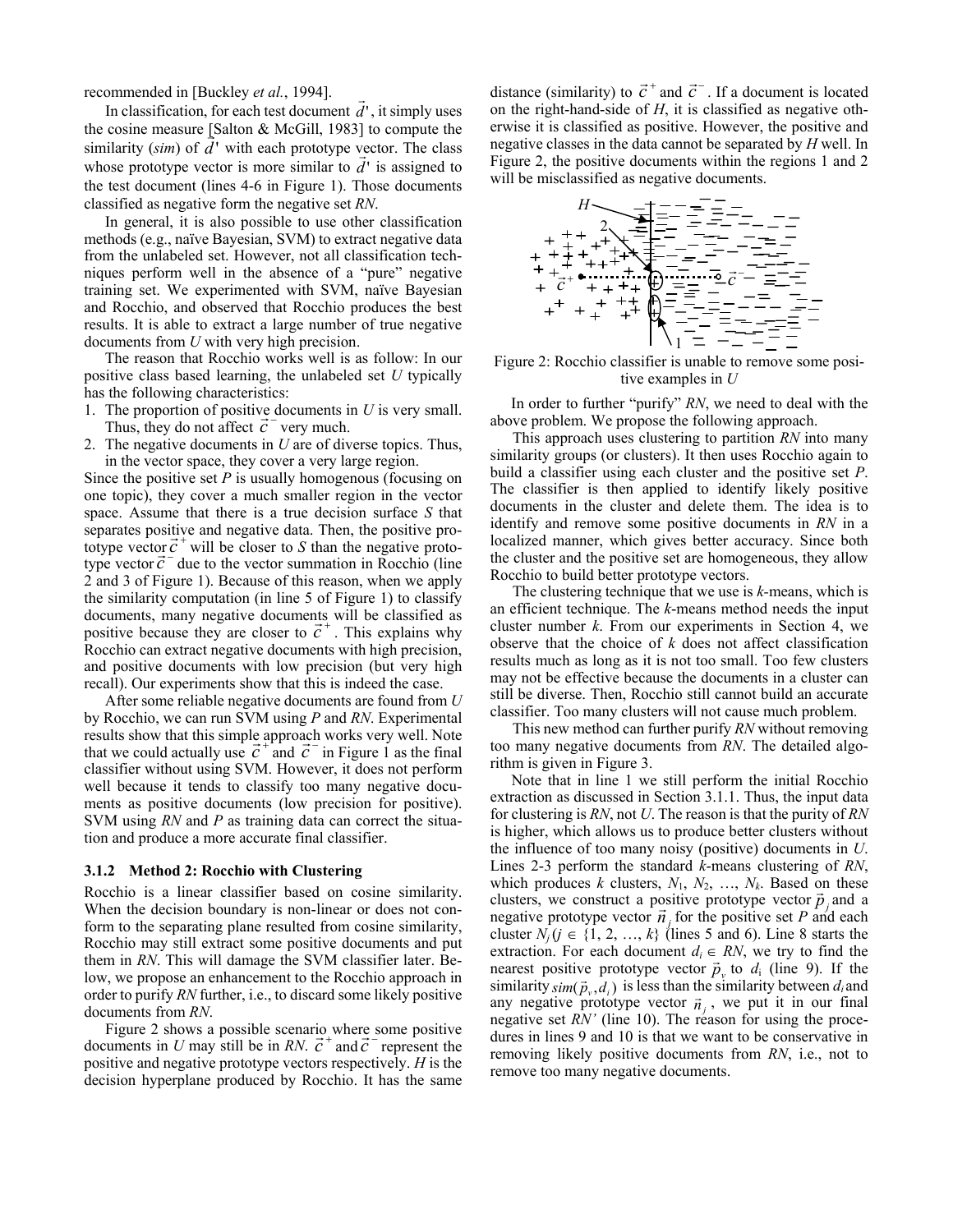- 1. Perform the algorithm in Figure 1 and generate the initial negative set *RN*;
- 2. Choose *k* initial cluster centers  $\{O_1, O_2, \ldots, O_k\}$ randomly from *RN*;
- 3. Perform *k*-means clustering to produce *k* clusters, i.e.  $N_1, N_2, \ldots, N_k$ ;

 $\vec{r}$ 

4. **for** 
$$
j = 1
$$
 to k

4. **101** 
$$
f = 1
$$
 to  $\kappa$   
\n5.  $\vec{n}_j = \alpha \frac{1}{|N_j|} \sum_{\vec{d} \in N_j} \frac{\vec{d}}{\|\vec{d}\|} - \beta \frac{1}{|P|} \sum_{\vec{d} \in P} \frac{\vec{d}}{\|\vec{d}\|}$ ;

6. 
$$
\vec{p}_j = \alpha \frac{1}{|P|} \sum_{d \in P} \frac{\vec{d}}{\|\vec{d}\|} - \beta \frac{1}{|N_j|} \sum_{d \in N_j} \frac{\vec{d}}{\|\vec{d}\|};
$$
  
7.  $RN'=\{\};$ 

8. **for** each document  $d_i \in RN$  **do** 

9. Find the nearest positive prototype vector  $\vec{p}_v$  to  $d_i$ , where  $v = \arg \max_j \, sim(\vec{p}_j, d_i)$ ;

10. **if** there exist a 
$$
\vec{n}_j
$$
 ( $j = 1, 2, ..., k$ ), s.t.  
\n $sim(\vec{p}_v, d_i) \leq sim(\vec{n}_j, d_i)$  then

11. 
$$
RN'=RN'\cup\{d_i\};
$$

Figure 3: Rocchio extraction with clustering.

After *RN'* is determined, we can build the final classifier using SVM, which takes *P* and *RN'* as the positive and negative training data respectively.

#### **3.2 Step 2: Classifier building**

This step builds the final classifier by running SVM iteratively with the document sets *P* and *RN* or *RN*<sup>*'*</sup> depending on the method used in step 1. Let *Q* be the set of the remaining unlabeled documents,  $Q = U - RN$  (or  $U - RN'$ ). The algorithm for this second step is given in Figure 4.

- 1. Every document in *P* is assigned the class label  $+1$ ;
- 2. Every document in  $RN(RN')$  is assigned the label  $-1$ ;
- 3. Use *P* and *RN* (or *RN'*) to train a SVM classifier  $S_i$ , with  $i = 1$  initially and  $i = i+1$  with each iteration (line 3-5);
- 4. Classify *Q* using *Si*. Let the set of documents in *Q* that are classified as negative be *W*;
- 5. **if**  $W = \{\}$  then *stop*; **else**  $Q = Q - W$ ;  $RN = RN \cup W$  (or  $RN' = RN' \cup W$ ); goto (3);
- 6. Use the last SVM classifier  $S<sub>last</sub>$  to classify *P*;
- 7. **if** more than 5% positive are classified as negative **then** use  $S_1$  as the final classifier;

**else** use *Slast* as the final classifier;

Figure 4: Constructing the final classifier.

The reason that we run SVM iteratively (lines 3-5) is that the reliable negative set *RN* from step 1 may not be sufficiently large to build the best classifier. SVM classifiers (*Si* in line 3) can be used to iteratively extract more negative documents from *Q*. The iteration stops when there is no negative document that can be extracted from *Q* (line 5).

There is, however, a danger in running SVM iteratively. Since SVM is very sensitive to noise, if some iteration of SVM goes wrong and extracts many positive documents

from *Q* and put them in the negative set *RN*, then the last SVM classifier will be extremely poor. This is the problem with PEBL, which also runs SVM iteratively. In our algorithm, we decide whether to use the first SVM classifier or the last one (line 7). Basically, we use the SVM classifier at convergence (called *Slast*, line 6) to classify the positive set *P*. If too many ( $> 5\%$ ) positive documents in *P* are classified as negative, it indicates that SVM has gone wrong. We then use the first SVM classifier  $(S_1)$ . Otherwise, we use  $S<sub>last</sub>$  as the final classifier. We choose 5% as the threshold because we want to be very conservative. Since SVM is very sensitive to noise, when noise is large, the resulting classifier is often very poor. Since our first classifier is always quite strong, even without catching the last classifier which may be better, it is acceptable.

Note that this strategy is not applicable to PEBL because PEBL's step 1 extracts too few negative documents from *U*. Its first SVM classifier is thus very inaccurate. Step 1 of our proposed technique is able to extract a large number of negative documents from *U*. Hence, our first SVM classifier is always quite good, although it may not be the best.

Note also that neither the first nor the last SVM classifier may be the best. This is the case for both PEBL and our algorithm. In many cases, a classifier somewhere in the middle is the best. However, it is hard to catch it. We leave this issue to our future research.

## **4 Empirical Evaluation**

This section evaluates the proposed techniques using the Reuters-21578 text collection<sup>f</sup>, which is commonly used in evaluating text classification methods. We will also compare the proposed techniques with S-EM and PEBL.

The Reuters-21578 collection contains 21578 text documents. We used only the most populous 10 out of the 135 topic categories. Table 1 gives the number of documents in each of the ten topic categories. In our experiments, each category is used as the positive class, and the rest of the categories as the negative class. This gives us 10 datasets.

Table 1: Categories and numbers of documents in Reuters

|  |  | acq   corn   crude   earn   grain   interest   money   ship   trade   wheat |  |  |
|--|--|-----------------------------------------------------------------------------|--|--|
|  |  | 2369 238 578 3964 582 478 717 286 486 283                                   |  |  |

Our task is to identify positive documents from the unlabeled set. The construction of each dataset for our experiments is done as follows: Firstly, we randomly select *a*% of the documents from the positive class and the negative class, and put them into *P* and *N* classes respectively. The remaining  $(1 - a\%)$  documents from both classes form the unlabeled set *U*. Our training set for each dataset consists of *P* and *U*. *N* is not used as we do not want to change the class distribution of the unlabeled set *U.* We also used *U* as the test set in our experiments because our objective is to recover those positive documents in *U*. We do not need separate test sets. In our experiments, we use 7 *a* values to create different settings, i.e., 5%, 15%, 25%, 35%, 45%, 55% and 65%.

 1 http://www.research.att.com/~lewis/reuters21578.html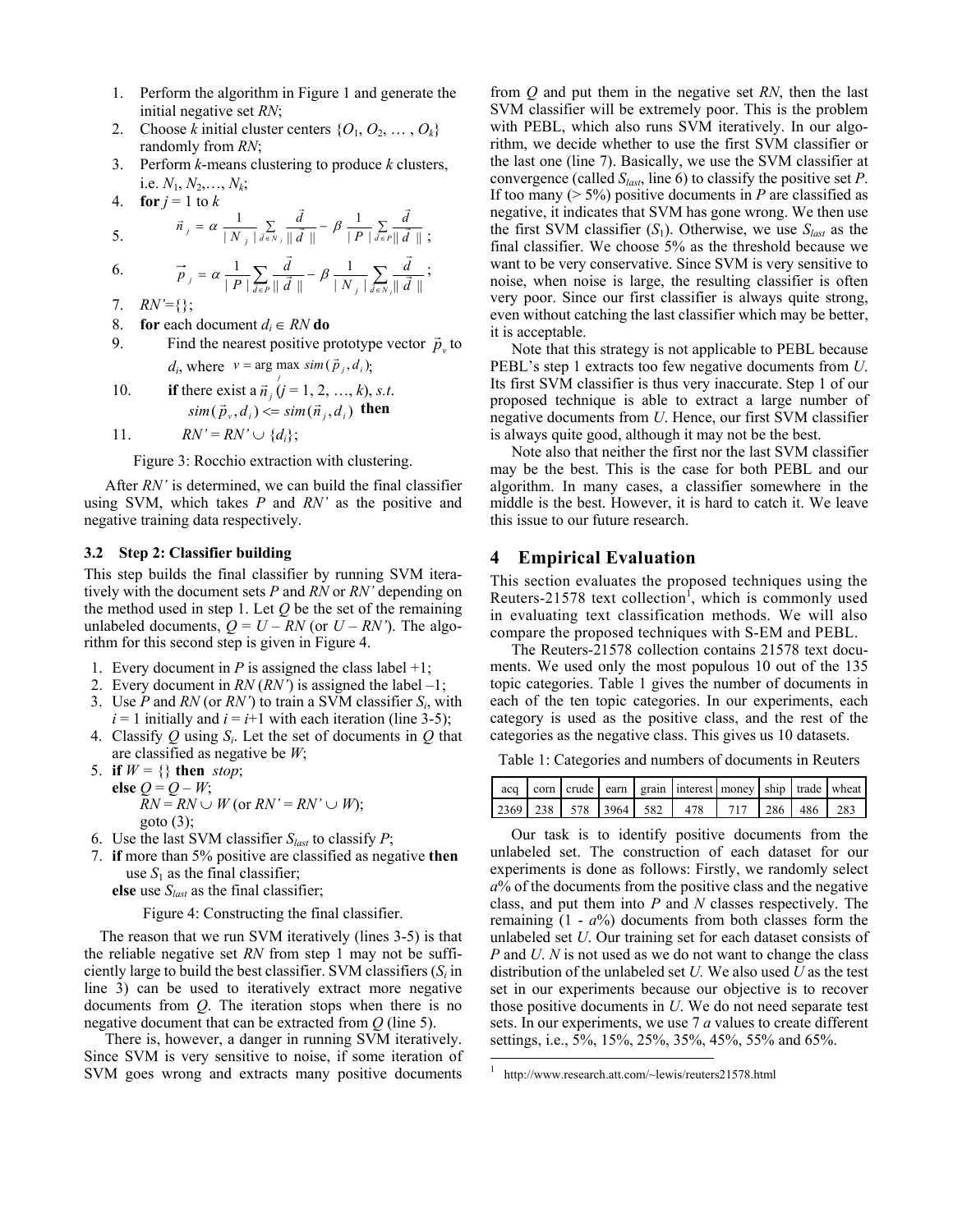## **4.1 Evaluation measures**

Two popular measures used for evaluating text classification are the F value and breakeven point. F value is defined as,  $F =$  $2pr/(p+r)$ , where *p* is the precision and *r* is the recall. F value measures the performance of a system on a particular class (in our case, the positive class). Breakeven point is the value at which recall and precision are equal. However, breakeven point is not suitable for our task as it only evaluates the sorting order of class probabilities of documents. It does not give indication of classification performance. F value, on the other hand, reflects an average effect of both precision and recall. This is suitable for our purpose, as we want to identify positive documents. It is undesirable to have either too small a precision or too small a recall.

 In our experimental results, we also report *accuracies*. It, however, should be noted that accuracy does not fully reflect the performance of our system, as our datasets has a large proportion of negative documents. We believe this reflects realistic situations. In such cases, the accuracy can be high, but few positive documents may be identified.

#### **4.2 Experimental results**

We now present the experimental results. We use Roc-SVM and Roc-Clu-SVM to denote the classification techniques that employ Rocchio and Rocchio with clustering to extract reliable negative set respectively (both methods use SVM for classifier building). We observe from our experiments that using Rocchio and Rocchio with clustering alone for classification do not provide good classification results. SVM improves the results significantly.

For comparison, we include the classification results of NB, S-EM and PEBL. Here, NB treats all the documents in the unlabeled set as negative. SVM for the noisy situation (*U* as negative) performs poorly because SVM does not tolerate noise well. Thus, its results are not listed (in many cases, its F values are close to 0). In both Roc-SVM and Roc-Clu-SVM, we used the linear SVM as [Yang & Liu, 1999] reports that linear SVM gives slightly better results than non-linear models on the Reuters dataset. For our experiments, we implemented PEBL as it is not publicly available. For SVM, we used the SVM<sup>light</sup> system [Joachims, 1999]. PEBL also used SVM<sup>light</sup>. S-EM is our earlier system. It is publicly available at http://www.cs.uic.edu/~liub/S-EM/S-EM-download.html.

Table 2 shows the classification results of various techniques in terms of F value and accuracy (Acc) for  $a = 15%$ (the positive set is small). The final row of the table gives the average result of each column. We used 10 clusters (i.e., *k* = 10) for *k-*means clustering in Roc-Clu-SVM (later we will see that the number of clusters does not matter much).

We observe that Roc-Clu-SVM produces better results than Roc-SVM. Both Roc-SVM and Roc-Clu-SVM outperform NB, S-EM and PEBL. PEBL is extremely poor in this case. In fact, PEBL performs poorly when the number of positive documents is small. When the number of positive documents is large, it usually performs well (see Table 3 with  $a = 45\%$ ). Both Roc-SVM and Roc-Clu-SVM perform well consistently. We summarize the average F value results of all *a* settings in Figure 5. Due to space limitations, we are unable to show the accuracy results (as noted earlier, accuracy does not fully reflect the performance of our system).

Table 2: Experiment results for  $a = 15\%$ .

| 15%      | <b>NB</b> |       | S-EM  |       | PEBL  |       | Roc-SVM |       | Roc-Clu-SVM |       |
|----------|-----------|-------|-------|-------|-------|-------|---------|-------|-------------|-------|
|          | F         | Acc   | F     | Acc   | F     | Acc   | F       | Acc   | F           | Acc   |
| acq      | 0.744     | 0.920 | 0.876 | 0.954 | 0.001 | 0.817 | 0.846   | 0.948 | 0.867       | 0.952 |
| corn     | 0.452     | 0.983 | 0.452 | 0.983 | 0.000 | 0.982 | 0.804   | 0.993 | 0.822       | 0.995 |
| crude    | 0.731     | 0.979 | 0.820 | 0.984 | 0.000 | 0.955 | 0.782   | 0.983 | 0.801       | 0.985 |
| earn     | 0.910     | 0.949 | 0.947 | 0.968 | 0.000 | 0.693 | 0.858   | 0.924 | 0.891       | 0.959 |
| grain    | 0.728     | 0.977 | 0.807 | 0.982 | 0.020 | 0.955 | 0.845   | 0.987 | 0.869       | 0.986 |
| interest | 0.609     | 0.972 | 0.648 | 0.970 | 0.000 | 0.963 | 0.704   | 0.976 | 0.724       | 0.983 |
| money    | 0.754     | 0.974 | 0.793 | 0.975 | 0.000 | 0.945 | 0.768   | 0.973 | 0.785       | 0.973 |
| ship     | 0.701     | 0.989 | 0.742 | 0.990 | 0.008 | 0.978 | 0.578   | 0.986 | 0.596       | 0.989 |
| trade    | 0.627     | 0.977 | 0.698 | 0.979 | 0.000 | 0.962 | 0.759   | 0.983 | 0.778       | 0.985 |
| wheat    | 0.579     | 0.982 | 0.611 | 0.979 | 0.000 | 0.978 | 0.834   | 0.994 | 0.854       | 0.997 |
| Avq      | 0.684     | 0.970 | 0.739 | 0.976 | 0.003 | 0.923 | 0.778   | 0.975 | 0.799       | 0.980 |

Table 3: Experiment results for  $a = 45\%$ .

| 45%      | <b>NB</b> |       | S-EM  |       | PEBL  |       | Roc-SVM |       | Roc-Clu-SVM |       |
|----------|-----------|-------|-------|-------|-------|-------|---------|-------|-------------|-------|
|          | F         | Acc   | F     | Acc   | F     | Acc   | F       | Acc   | F           | Acc   |
| acq      | 0.802     | 0.934 | 0.891 | 0.959 | 0.891 | 0.963 | 0.905   | 0.964 | 0.909       | 0.965 |
| corn     | 0.502     | 0.972 | 0.517 | 0.970 | 0.663 | 0.991 | 0.635   | 0.990 | 0.645       | 0.992 |
| crude    | 0.833     | 0.985 | 0.850 | 0.986 | 0.798 | 0.984 | 0.811   | 0.985 | 0.811       | 0.985 |
| earn     | 0.924     | 0.956 | 0.950 | 0.970 | 0.956 | 0.974 | 0.886   | 0.937 | 0.923       | 0.956 |
| grain    | 0.768     | 0.975 | 0.772 | 0.975 | 0.900 | 0.992 | 0.903   | 0.992 | 0.903       | 0.992 |
| interest | 0.617     | 0.959 | 0.614 | 0.956 | 0.770 | 0.983 | 0.614   | 0.957 | 0.616       | 0.957 |
| money    | 0.751     | 0.969 | 0.760 | 0.968 | 0.714 | 0.973 | 0.764   | 0.969 | 0.764       | 0.970 |
| ship     | 0.791     | 0.991 | 0.806 | 0.991 | 0.672 | 0.989 | 0.829   | 0.993 | 0.843       | 0.994 |
| trade    | 0.678     | 0.973 | 0.693 | 0.972 | 0.728 | 0.982 | 0.728   | 0.982 | 0.728       | 0.982 |
| wheat    | 0.595     | 0.973 | 0.595 | 0.972 | 0.783 | 0.992 | 0.779   | 0.992 | 0.792       | 0.994 |
| Avg      | 0.726     | 0.969 | 0.745 | 0.972 | 0.788 | 0.982 | 0.785   | 0.976 | 0.793       | 0.979 |



Figure 5 Average results for all *a* settings

From Figure 5, we can draw the following conclusions:

- 1. S-EM's results are quite consistent under different settings. However, its results are worse than Roc-SVM and Roc-Clu-SVM. The reason is that the negative documents extracted from *U* by its spy technique are not that reliable, and S-EM uses a weaker classifier, NB.
- 2. PEBL's results are extremely poor when the number of positive documents is small. We believe that this is because its strategy of extracting the initial set of strong negative documents could easily go wrong without sufficient positive data. Even when the number of positive documents is large, it may also go wrong. For example, for  $a = 55\%$ , one F value (for the dataset, trade) is only 0.073. This shows that PEBL is not robust.
- 3. Both Roc-SVM and Roc-Clu-SVM are robust with different numbers of positive documents. This is important